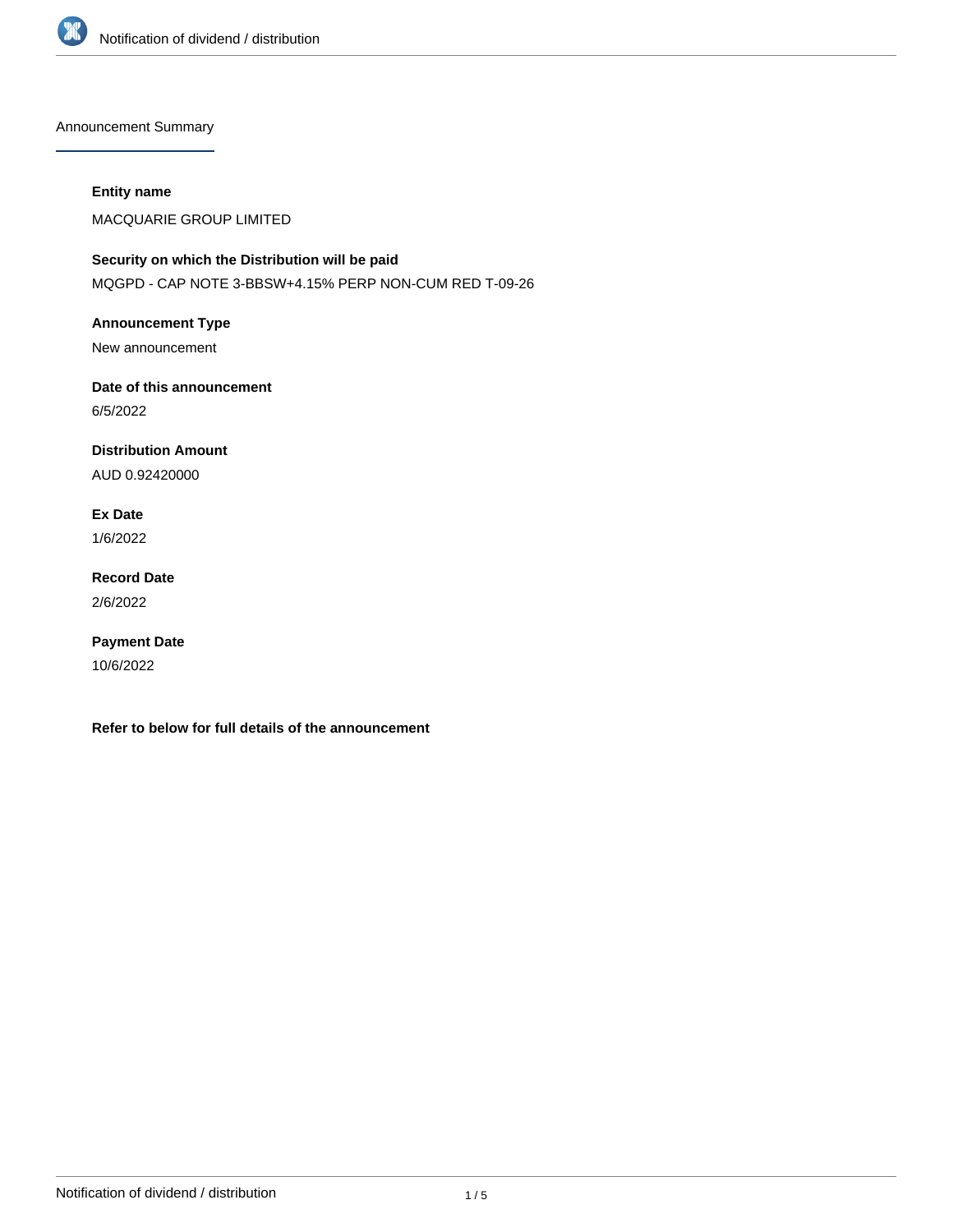

Announcement Details

Part 1 - Entity and announcement details

#### **1.1 Name of +Entity**

MACQUARIE GROUP LIMITED

**1.2 Registered Number Type** ABN

**Registration Number**

94122169279

**1.3 ASX issuer code** MQG

#### **1.4 The announcement is** New announcement

## **1.5 Date of this announcement** 6/5/2022

**1.6 ASX +Security Code** MQGPD

**ASX +Security Description** CAP NOTE 3-BBSW+4.15% PERP NON-CUM RED T-09-26

Part 2A - All dividends/distributions basic details

**2A.1 Type of dividend/distribution C** Ordinary

**2A.2 The Dividend/distribution:**

relates to a period of one quarter

**2A.3 The dividend/distribution relates to the financial reporting or payment period ending ended/ending (date)** 9/6/2022

#### **2A.4 +Record Date**

2/6/2022

**2A.5 Ex Date** 1/6/2022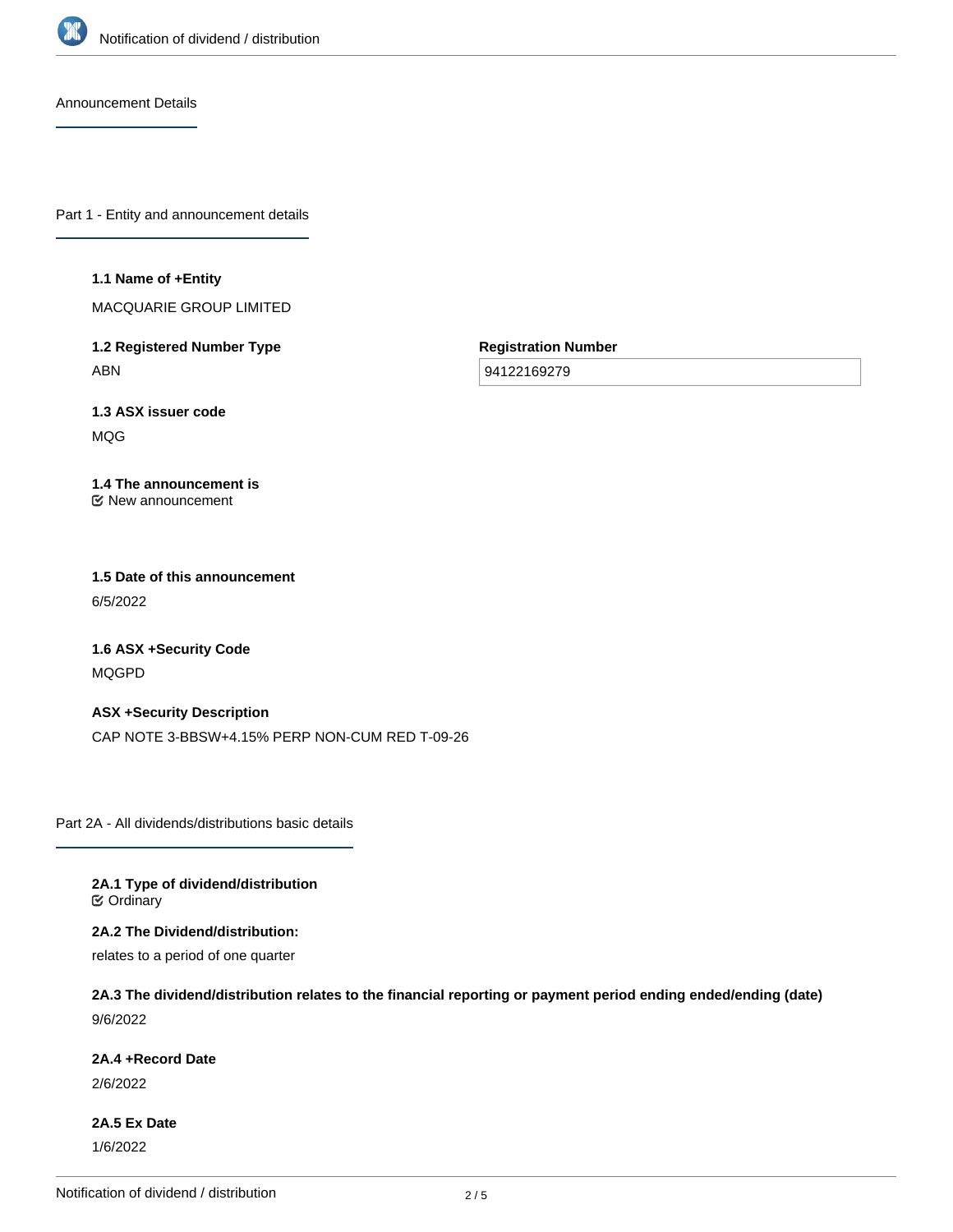#### **2A.6 Payment Date**

10/6/2022

**2A.7 Are any of the below approvals required for the dividend/distribution before business day 0 of the timetable?**

- **•** Security holder approval
- **Court approval**
- **Lodgement of court order with +ASIC**
- **ACCC approval**
- **FIRB approval**
- **Another approval/condition external to the entity required before business day 0 of the timetable for the dividend/distribution.**

No

**2A.8 Currency in which the dividend/distribution is made ("primary currency")**

AUD - Australian Dollar

**2A.9 Total dividend/distribution payment amount per +security (in primary currency) for all dividends/distributions notified in this form**

**Estimated or Actual?** Actual

AUD 0.92420000

**2A.10 Does the entity have arrangements relating to the currency in which the dividend/distribution is paid to securityholders that it wishes to disclose to the market?** No

**2A.11 Does the entity have a securities plan for dividends/distributions on this +security?** We do not have a securities plan for dividends/distributions on this security

**2A.12 Does the +entity have tax component information apart from franking?** No

Part 3A - Ordinary dividend/distribution

| 3A.1 Is the ordinary dividend/distribution estimated at<br>this time?<br>tiX No | 3A.1a Ordinary dividend/distribution estimated amount<br>per +security |
|---------------------------------------------------------------------------------|------------------------------------------------------------------------|
|                                                                                 | AUD                                                                    |
| 3A.1b Ordinary Dividend/distribution amount per<br>security                     |                                                                        |
| AUD 0.92420000                                                                  |                                                                        |
| 3A.2 Is the ordinary dividend/distribution franked?<br>$\alpha$ Yes             | 3A.2a Is the ordinary dividend/distribution fully franked?<br>় No     |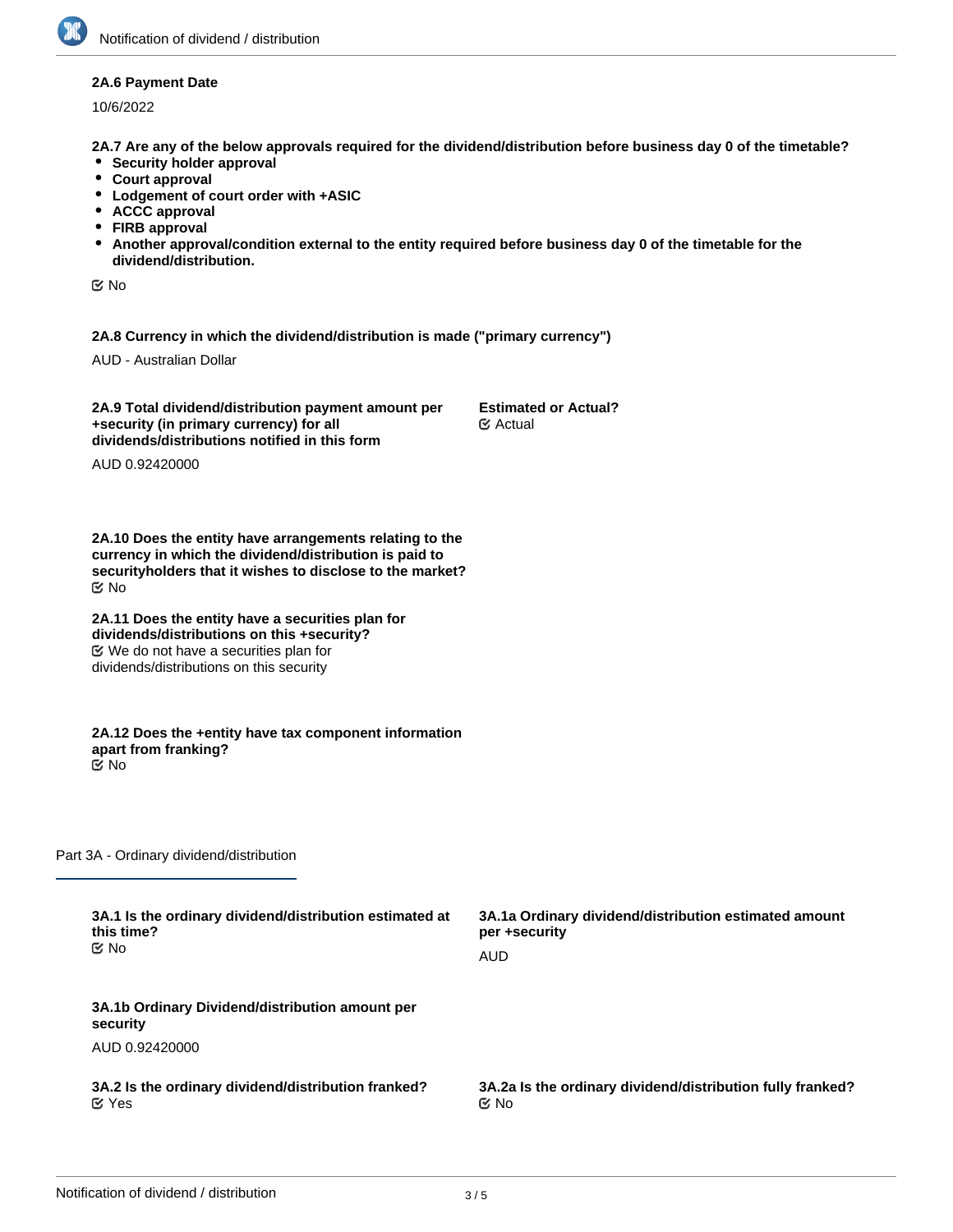

| franked                                                                                                                 | 3A.3 Percentage of ordinary dividend/distribution that is 3A.3a Applicable corporate tax rate for franking credit<br>$(\%)$    |
|-------------------------------------------------------------------------------------------------------------------------|--------------------------------------------------------------------------------------------------------------------------------|
| 40.0000 %                                                                                                               | 30.0000 %                                                                                                                      |
| 3A.4 Ordinary dividend/distribution franked amount per<br>+security<br>AUD 0.36968000                                   | 3A.5 Percentage amount of dividend which is unfranked<br>60.0000 %                                                             |
| 3A.6 Ordinary dividend/distribution unfranked amount<br>per +security excluding conduit foreign income amount           |                                                                                                                                |
| AUD 0.00000000                                                                                                          |                                                                                                                                |
| 3A.7 Ordinary dividend/distribution conduit foreign<br>income amount per security                                       |                                                                                                                                |
| AUD 0.55452000                                                                                                          |                                                                                                                                |
|                                                                                                                         |                                                                                                                                |
| Part 3D - Preference +security distribution rate details                                                                |                                                                                                                                |
|                                                                                                                         |                                                                                                                                |
| 3D.1 Start date of payment period                                                                                       | 3D.2 End date of payment period                                                                                                |
| 10/3/2022<br>3D.3 Date dividend/distribution rate is set (optional)                                                     | 9/6/2022                                                                                                                       |
| 6/5/2022<br>3D.4 Describe how the date that dividend/distribution rate is set is determined                             |                                                                                                                                |
| Period                                                                                                                  | Franking rate is determined with the Ordinary dividend. Other calculation factors are set on the first day of the Distribution |
| 3D.5 Number of days in the dividend/distribution period<br>92                                                           |                                                                                                                                |
| 3D.6 Dividend/distribution base rate (pa)                                                                               |                                                                                                                                |
| 0.1450 %                                                                                                                |                                                                                                                                |
|                                                                                                                         |                                                                                                                                |
| 3D.7 Comments on how dividend/distribution base rate is set<br>90 Day BBSW mid rate of first day of Distribution Period |                                                                                                                                |
|                                                                                                                         |                                                                                                                                |
| 3D.8 Dividend/distribution margin<br>4.1500 %                                                                           |                                                                                                                                |
| 3D.9 Comments on how dividend/distribution margin is set                                                                |                                                                                                                                |

## **3D.11 Comments on how other rate used in calculating dividend/distribution rate is set**

Gross rate\* ( (1-Tax Rate) / (1-(Tax Rate \*(1-Franking Rate))) -1 )

**3D.12 Total dividend/distribution rate for the period (pa)**